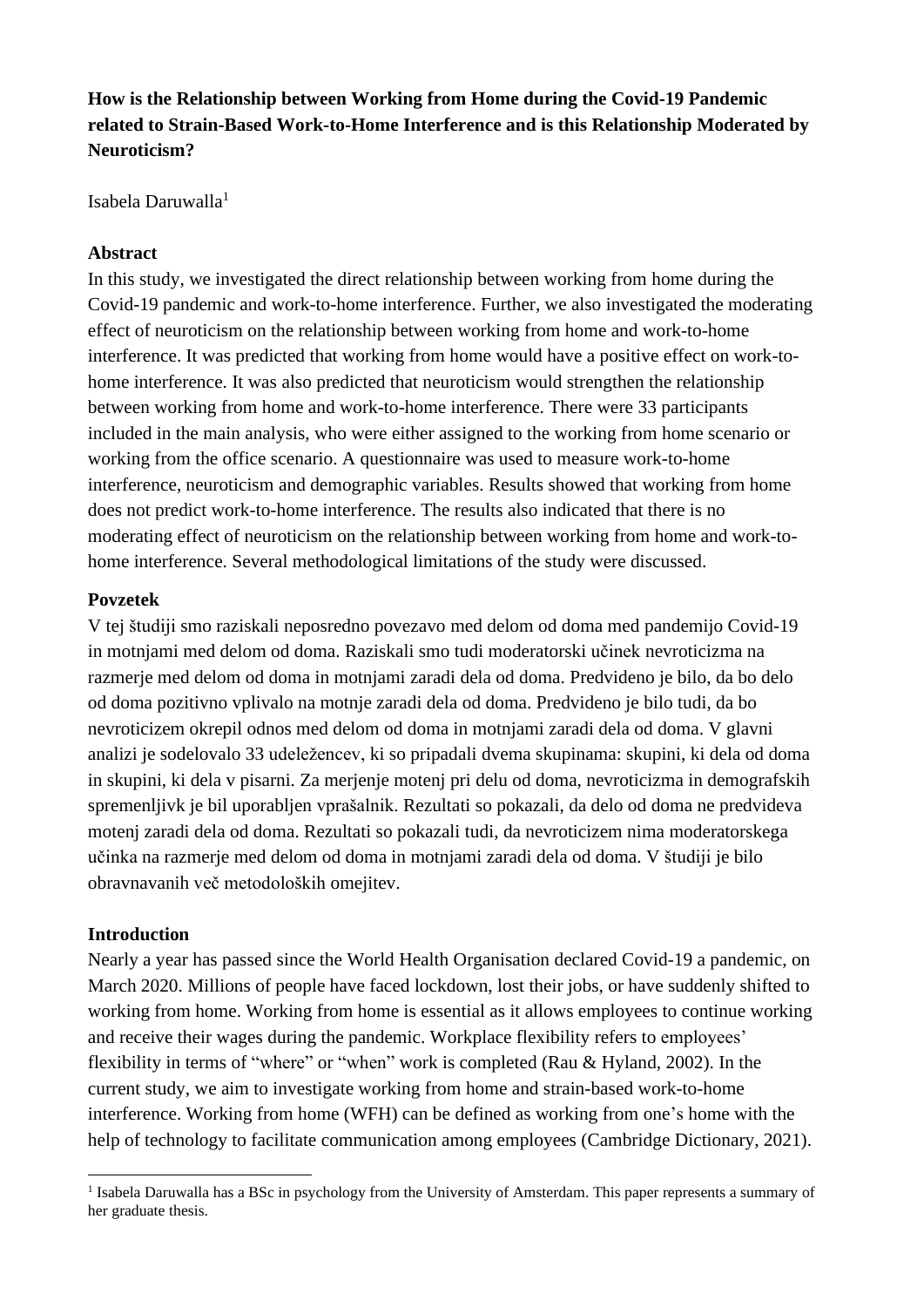Work-to-home (WTH) interference can be defined as the degree to which the demands in the work domain interfere with demands in the home domain making participating in the home domain difficult. WFH reduces the costs for the organisation, increases human resource productivity and is used to attract, motivate and retain talent. WFH can have many benefits for employees as it improves flexibility and resilience and reduces commuting time and costs. The main disadvantage of WFH is that it could enhance the interference between work and family roles as well as decrease social contact between employees (Hill et al. 2005; Shin et al., 2000). In this study, we will investigate WTH interference since it has been shown that WTH interference not only occurs more often but also has greater negative health consequences compared to WTH conflict (Charkhabi et al., 2016). Strain-based conflict occurs when responsibility and pressure in one role impairs the performance in the other role. For example, when the fatigue that builds up during working hours spills over to the family domain and drains resources for family activities (Montgomerya et al., 2009). In this study, we will focus on strainbased WTH interference since it is associated with several negative health consequences such as anxiety, worry, fatigue and depression (Ivancevich & Matteson, 1980).

Previous research on the relationship between WFH and WTH interference is quite ambiguous (Nijp et al., 2016; Gajendran & Harrison, 2007). While some studies found WFH through telecommunication increases strain-based WTH interference (Duxbury et al., 1998), other studies found that WFH allows employees to schedule their work in such a way that it minimises WTH interference (Gajendran and Harrison, 2007). It has also been found that the blurred boundaries between work and family life lead to overwork and an inability to disengage from work (Eddleston & Mulki, 2017). According to Schieman & Young (2010), workplace flexibility does not reduce WTH interference since there is increased blurring of the work - family domains. This blurred boundary can cause other issues such as an "always-on culture" which is facilitated through technology. This not only leads to work intensification but can also act as a distraction from family roles and has the potential to increase conflict and negative emotions (Sonnentag et al., 2008). Given the current pandemic, WFH has become involuntary. Previous research, there is a positive relationship between involuntarily WFH and strain-based WTH interference (Lapierre et al., 2015). The negative consequences of the pandemic along with the possibility that WFH is not a short-term phenomenon makes this topic very relevant to study. Taking all these factors into consideration it is hypothesised that WFH has a positive impact on strain-based WTH interference (Waizenegger et al., 2020).

This paper will also investigate the moderating effect of neuroticism on the relationship between WFH and WTH interference. People who score high on neuroticism have a general tendency to experience negative emotional states such as anxiety, anger, guilt, depression more than the average person. Neuroticism is best described as a chronic level of emotional instability and proneness to psychological distress (APA Dictionary of Psychology, 2020). Previous research shows that people who score high on the neuroticism have poor coping strategies which can have very negative effects on the individual's ability to work from home and cope with the work and family demands (Costa & McCrae, 1992). Surrounding the pandemic there is increased stress and fear, which calls for healthy coping strategies, making neuroticism a relevant moderator. Therefore, it is hypothesised that neuroticism moderates the relationship between WFH and WTH interference.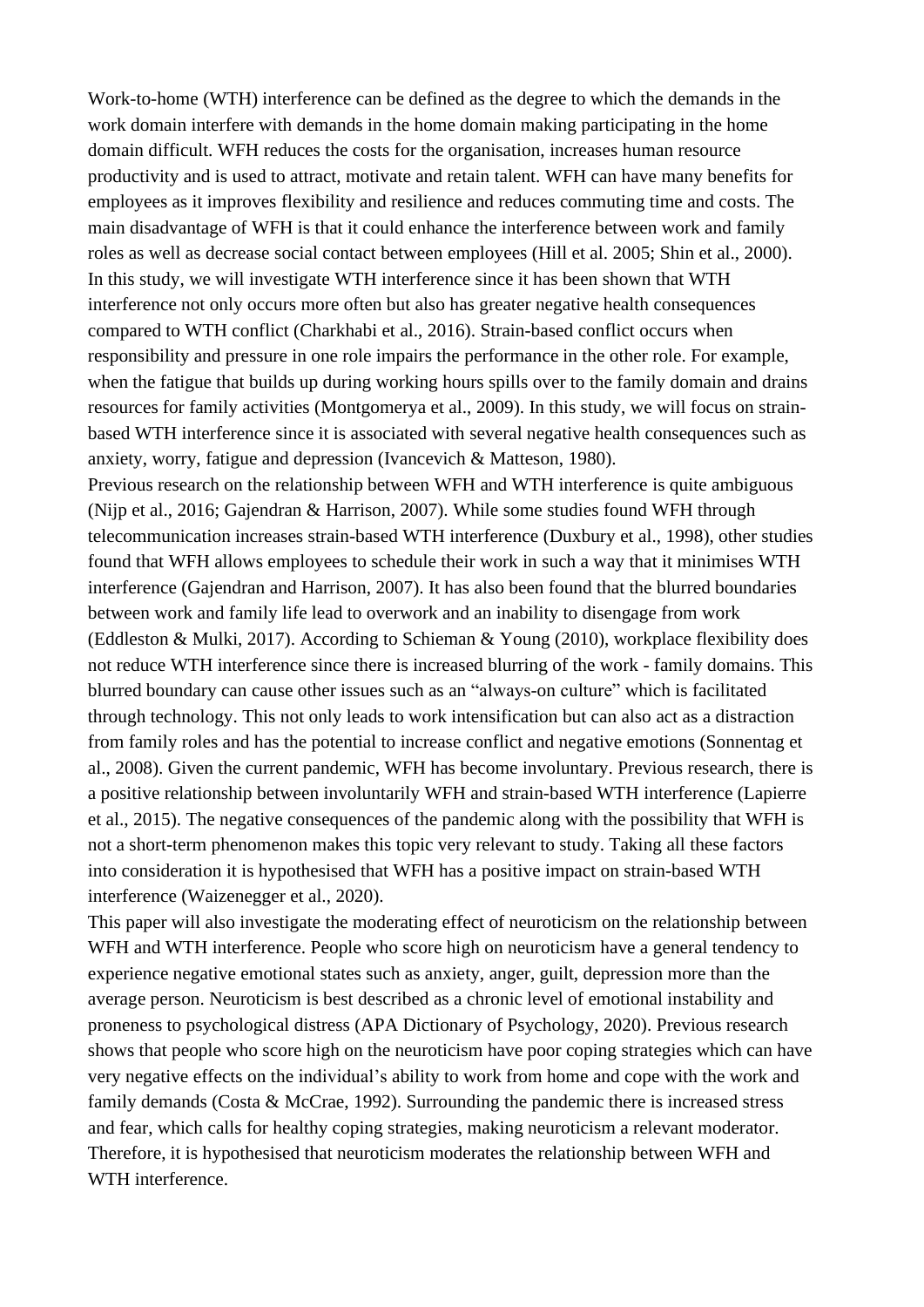## **Method**

Participants were recruited through various social media platforms. The general aim and duration of the study were mentioned (15 minutes). Participants were selected based on the following inclusion criteria: a) ability to speak fluent English or Dutch, b) currently working in the Netherlands, Germany or Luxembourg, c) not working more than 16 hours a week from home before the outbreak of the pandemic, d) working at least 24 hours a week at home during the Covid-19 pandemic. Participants received no monetary rewards; however, they were informed that a report of the finding would be made available to them after the study was complete. A total of 200 participants were contacted to participate in the study from which the data of only 33 participants was used in the main analysis. The rest of the participants either did not complete the questionnaire or did not meet the inclusion criteria. **Working from home** was assessed through the questionnaire by conducting a vignette study. In the questionnaire, two scenarios are provided. In the first scenario, participants were told to imagine they worked from home fulltime while in the second scenario participants were given the option to work from home or the office. Participants received either one of the scenarios at random. **Strain-based work-to-home interference** was measured through the Survey Work-home Interaction/NijmeGen (SWING) scale (Geurts et al., 2005) and **Neuroticism** was measured through the Big Five Inventory (John & Srivastava, 1999). The manipulation Check was conducted through the questionnaire, using the question "What instructions did you receive regarding working from home?" The possible answer categories included a) I am obliged to work from home, b) I can work from the office or from home. The level of English proficiency and the country of residence were controlled for during the study.

### **Results**

The results showed there is no significant correlation between both WFH and WTH interference and between neuroticism and WTH interference. Age and gender were also not significant predictors of WTH interference. WFH was not a significant predictor of WTH interference. Therefore, the hypothesis "Working from home positively influences strain-based work-to-home interference" is not supported. No significant interaction was found between neuroticism and WFH. Furthermore, with neuroticism included in the model there was a non-significant 2% increase in explained variance between model 1 and model 2. Therefore, neuroticism is not a significant predictor of WTH interference. Therefore, neuroticism does not moderate the relationship between WFH and strain-based WTH interference.

# **Discussion**

### **Findings**

The current study found that WFH does not predict WTH interference. This was unexpected since Hartig et al. (2007) found that e-workers experience overlaps between work and home lives, reducing the restorative effects of home. Thus, with the current pandemic, it was expected that the positive relationship between WFH and WTH interference would be strengthened due to everybody having to work from home. However, it is also possible that with the current pandemic, isolation has caused a slower pace of life and reduced social obligations, thereby also reducing some of the workload and responsibilities of individuals in society. The current study found no support for the moderating role of neuroticism in the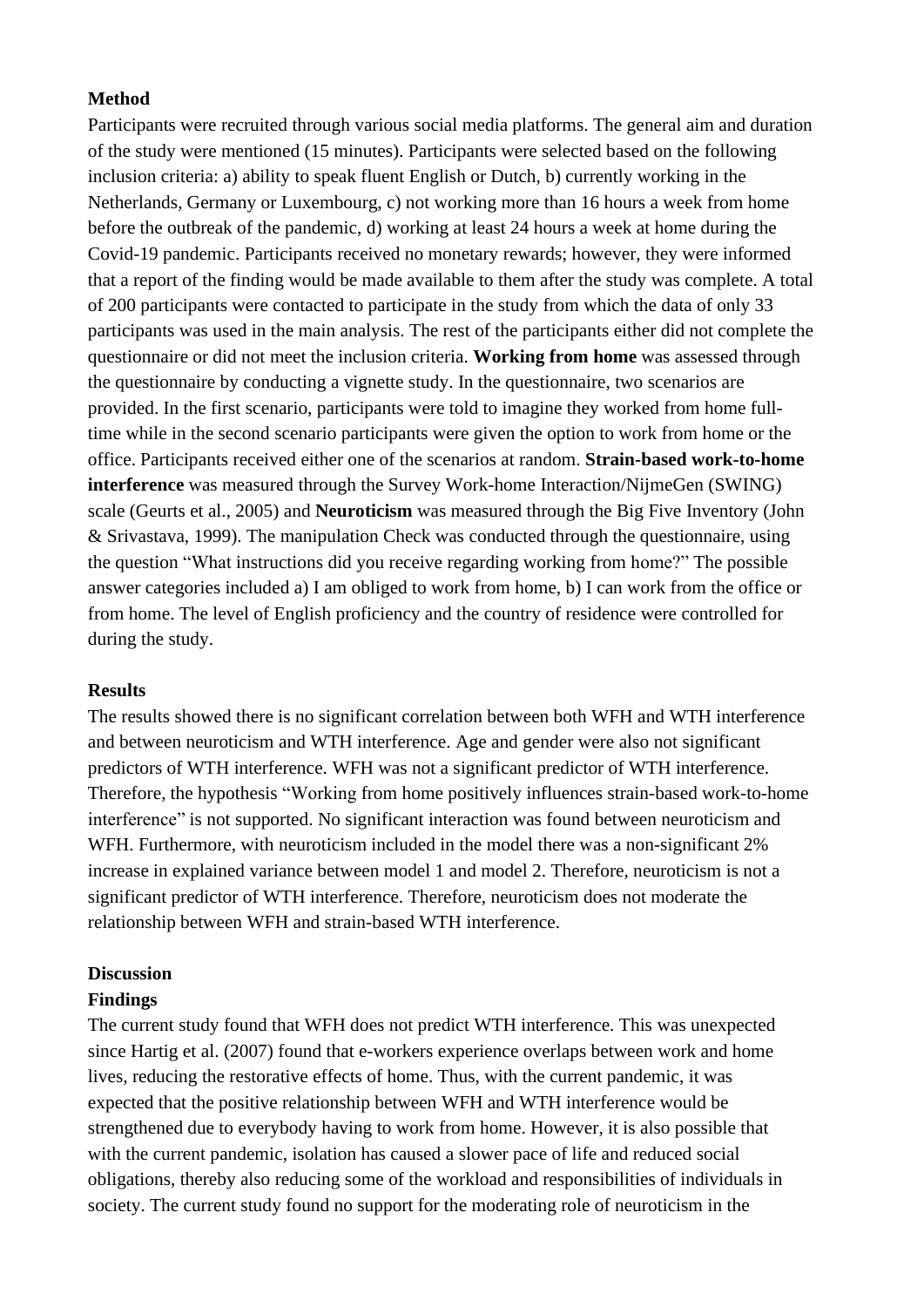relationship between WFH and WTH interference. This is unexpected since research shows that neurotic individuals tend to be anxious and intolerant to stress (Maltby et al., 2010). It was also found that low neuroticism moderates between job demands and work behaviours (Van Den Berg & Feij, 2003). Thus, it was expected that individuals high in neuroticism would therefore have difficulties in dealing with conflicting demands of work and family life and this would therefore increase their WTH interference. The current study also found that neuroticism does not predict WTH interference. This is unexpected since previous research states that neuroticism is positively related to WTH conflict (Bryant, 2010). While the result we obtained is unexpected, there might exist a possible explanation for these findings. Maybe those who score high on neuroticism are more likely to follow social distancing rules (Jonason & Sherman, 2020). WFH could reduce employees' social obligations and workplace-related stressors. It is also possible that physical boundaries at home between the two domains are effective, then WFH would not increase WTH interference.

## **Limitations**

In this study, there are three main limitations that should be considered. Firstly, the sample in our study. Participants were recruited through social media, which may lead to a homogeneous sample that excludes a large portion of the population and causes an over-representation of the younger population. This decreases the external validity of the study. The second limitation in the study was the sample size of the study. Out of the 200 participants the data of only 33 participants was used in the main analysis reducing both the internal and external validity of the study, since the small sample is not representative of the working population. Lastly, the study lacked a good manipulation check since more than half the participants answered the manipulation check question incorrectly. This may have occurred due to the unclear wording of the question or because some participants did not take the time to read and understand what was expected of them. This has a negative effect on the effectiveness of the study.

### **Further Research**

In future research, a pilot study is essential to identify possible issues in the research design before the research is conducted. In this case, it would be used to ensure the instructions in the questionnaire are clear to the participants and that the manipulation check is effective. It would also be advisable to add an attention-check question in our questionnaire, to eliminate participants who answered the questions in a random manner. Since previous research on this topic is inconsistent, it is important that further research should be is conducted to investigate the relationship between WFH and WTH interference, especially since this situation affects a large proportion of the global workforce. Future research should also be conducted on this topic in Slovenia, since before the pandemic a smaller portion of the workforce worked from home. Since the pandemic has seen such a large shift to WFH, conducting the study in this population is highly relevant.

### **Conclusion**

This study focused on the effect of working from home on work-to-home interference, which is moderated by neuroticism. A recent Gartner survey states that 74% of CFOs are planning to shift previously on-site employees to remote work arrangements post-Covid-19 (Gartner CFO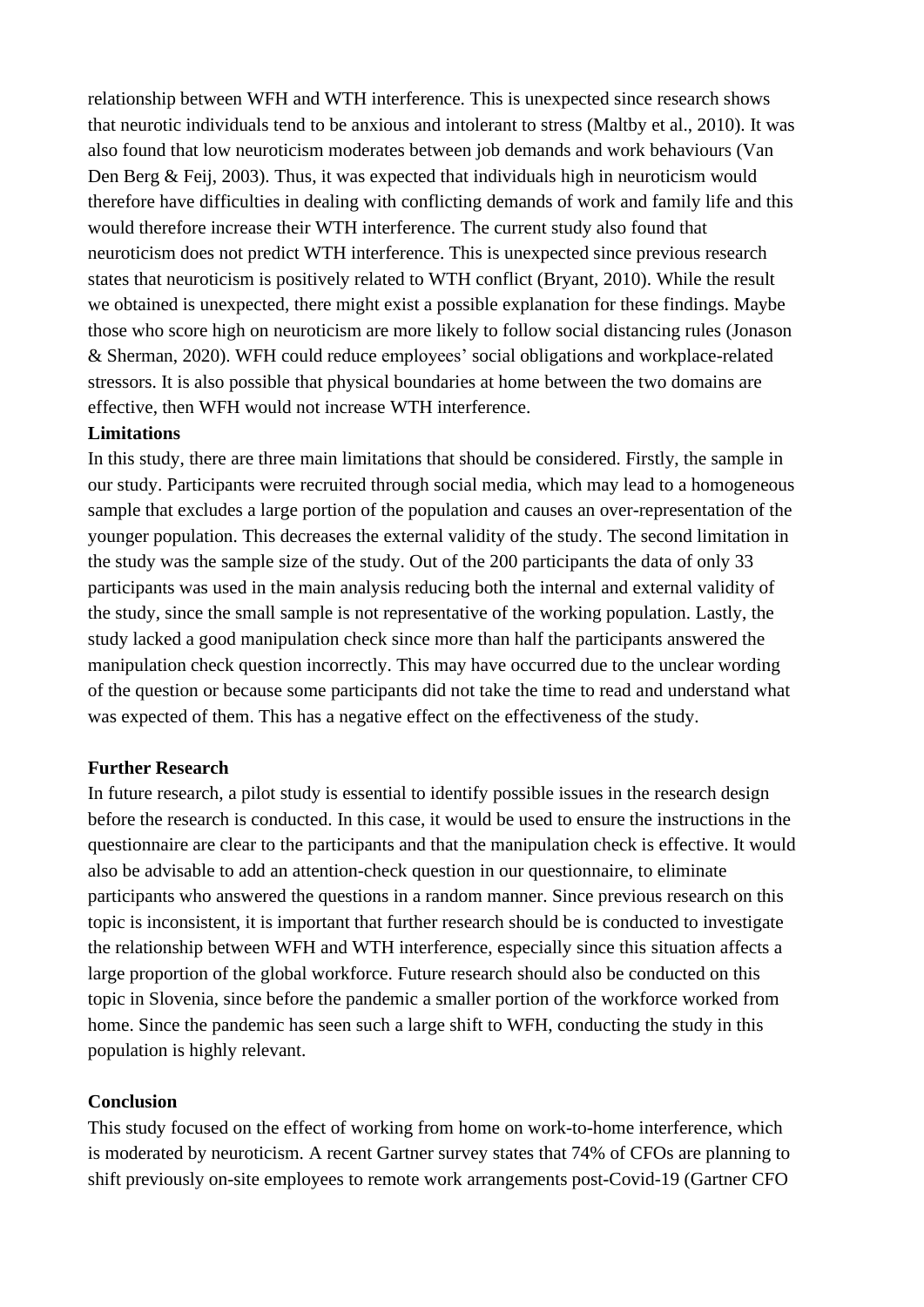Survey, 2021). Considering all this, it is even more essential that workspace and family life domains are preserved, and further research is conducted to optimise working from home.

#### **References**

- Allen, T. D., Golden, T. D., & Shockley, K. M. (2015). How effective Is telecommuting? Assessing the status of Our scientific findings. *Psychological Science in the Public Interest*, *16*(2), 40–68. <https://doi.org/10.1177/1529100615593273>
- APA Dictionary of Psychology. (2020). Retrieved 9 Nove[m](https://dictionary.apa.org/)ber 2020, from https://dictionary.apa.org/
- Bryant, R.H. (2010). Personality and work-family conflict: The meditational role of coping styles. *Theses and Dissertations.* Retrieved from <http://scholarcommons.usf.edu/etd/1879>
- Cambridge Dictionary. (2021, January 27). *teleworking definition: 1. the activity of working at home, while communicating with your office by phone or email, or…. Learn more.* <https://dictionary.cambridge.org/dictionary/english/teleworking>
- Charkhabi, M., Sartori, R. & Ceschi, A. (2016). Work family conflict based on strain: The most hazardous type of conflict in Iranian hospital nurses. SA Journal of Industrial Psychology/SA Tydskrif vir Bedryfsielkunde, 42(1), a1264. <http://dx.doi.org/10.4102/sajip.v42i1.1264>
- Costa, P. T. and McCrae, R. R. (1992). *Revised NEO personality inventory and NEO five-factor inventory: Professional manual*, Odessa, FL: Psychological Assessment Resources.
- Demerouti, E., Geurts, S. A., Bakker, A. B., & Euwema, M. (2004). The impact of shiftwork on work home conflict, job attitudes and health. *Ergonomics*, *47*(9), 987-1002[.](https://doi.org/10.1080/00140130410001670408) <https://doi.org/10.1080/00140130410001670408>
- Duxbury L, Higgins C, Neufeld D. (1998). Telework and the balance between work and family: Is telework part of the problem or part of the solution? In Igbaria, M., Tan, M. (Eds.), The virtual workplace (pp. 218–255). Hershey, PA: Idea Group.
- Eddleston, K. A., & Mulki, J. (2015). Toward Understanding Remote Workers 'Management of Work– Family Boundaries: The Complexity of Workplace Embeddedness. *Group & Organization Management*, 42(3), 346–387[.](https://doi.org/10.1177/1059601115619548) https://doi.org/10.1177/1059601115619548
- Gajendran RS, Harrison DA. (2007). The good, the bad, and the unknown about telecommuting: Metaanalysis of psychological mediators and individual consequences. Journal of Applied Psychology,92(6), 1524–1541.
- Gartner CFO Survey Reveals 74% Intend to Shift Some Employees to Remote Work Permanently. (2021). Retrieved 29 January 2021, from [https://www.gartner.com/en/newsroom/press-releases/2020-04-03](https://www.gartner.com/en/newsroom/press-releases/2020-04-03-gartner-cfo-surey-reveals-74-percent-of-organizations-to-shift-some-employees-to-remote-work-permanently2) [gartner-cfo-surey-reveals-74-percent-of-organizations-to-shift-some-employees-to-remote-work](https://www.gartner.com/en/newsroom/press-releases/2020-04-03-gartner-cfo-surey-reveals-74-percent-of-organizations-to-shift-some-employees-to-remote-work-permanently2)[permanently2](https://www.gartner.com/en/newsroom/press-releases/2020-04-03-gartner-cfo-surey-reveals-74-percent-of-organizations-to-shift-some-employees-to-remote-work-permanently2)
- Hill, E. (2005). Work-Family Facilitation and Conflict, Working Fathers and Mothers, Work-Family Stressors and Support. *Journal Of Family Issues*, *26*(6), 793-819. <https://doi.org/10.1177/0192513x05277542>
- Ivancevich, J. M., & Matteson, M. T. (1980). Optimizing human resources: A case for preventive health and stress management. *Organizational Dynamics*,  $9(2)$ , 5–25. https://doi.org/10.1016/0090-2616(80)90037-6
- John, O. P., & Srivastava, S. (1999). The Big-Five trait taxonomy: History, measurement, and theoretical perspectives. In L. A. Pervin & O. P. John (Eds.), *Handbook of personality: Theory and research* (Vol. 2, pp. 102–138). New York: Guilford Press.
- Jonason, P. K., & Sherman, R. A. (2020). Personality and the perception of situations: The Big Five and Dark Triad traits. *Personality and Individual Differences*, *163*, 110081. [https://doi.org/10.1016/j.paid.2020.110081\](https://doi.org/10.1016/j.paid.2020.110081/)